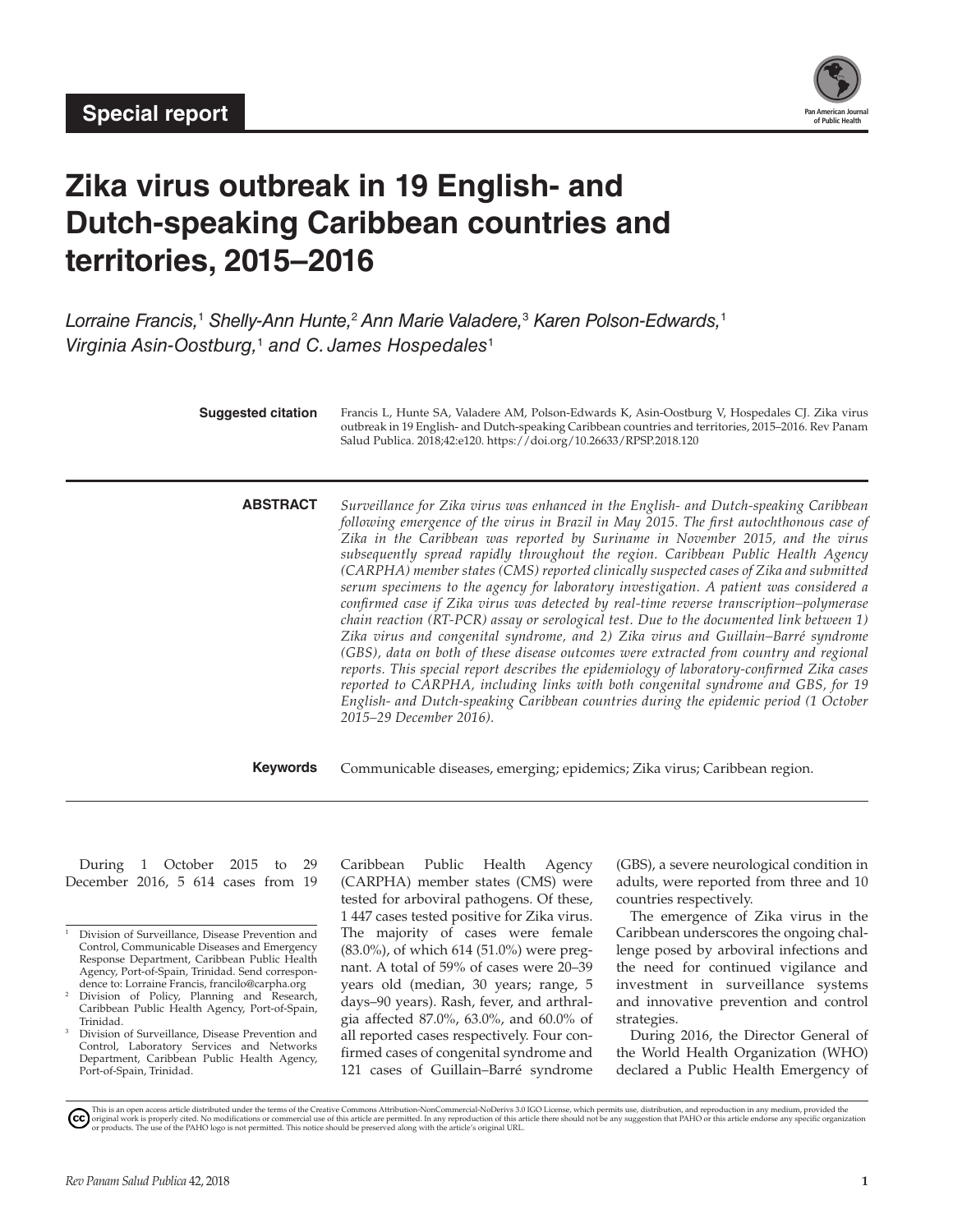International Concern (PHEIC) as a result of the complications associated with the Zika virus outbreak in Latin America and the Caribbean (1). The Caribbean has a long history with arboviral diseases, including yellow fever (2), dengue (3), chikungunya (4), and, more recently, Zika (5, 6). Zika virus (family *Flaviridae*) is transmitted primarily through the bite of infected Aedes mosquitoes, including *Aedes aegypti* (7). *Ae. aegypti* is broadly distributed throughout the Caribbean (8), and climate, particularly temperature and rainfall, are key drivers of the vector's ecology.

In urban environments, Zika shares a similar epidemiology, clinical presentation, and transmission cycle with chikungunya and dengue but has generally been associated with milder illness (9). Typical clinical symptoms of the disease include fever, rash, arthralgia, and conjunctivitis (10). In recent years, Zika virus infection during pregnancy has been shown to be associated with congenital anomalies including microcephaly in babies born to infected mothers (11). Infection with the virus has also been associated with GBS (12).

First isolated from a rhesus monkey in the Zika Forest in Uganda in 1947 (7), serological evidence for the virus in humans during epidemics on Yap Island, Micronesia, in 2007 and French Polynesia in 2013 are well-documented (9, 13). The first autochthonous case of Zika in the Caribbean was reported by Suriname in November 2015 following detection of the virus at the CARPHA laboratory in Trinidad. By December 2016, 105 5851 autochthonous suspected cases and 3 212 confirmed cases were reported by the English- and Dutch-speaking Caribbean CMS (14).

CARPHA is the regional institution charged with providing public health services to the CMS (15). One key function of the agency is to support CMS in preparing for and responding to public health emergencies and threats (15). This is usually performed in close collaboration with regional and international partners. This report describes the epidemiology of laboratory-confirmed Zika cases reported to CARPHA, including links with both congenital syndrome and GBS, for 19 English- and Dutchspeaking Caribbean countries during the epidemic period (1 October 2015–29 December 2016).

# **MATERIALS AND METHODS**

# **Setting**

The Caribbean comprises countries to the southeast of the Gulf of Mexico and north of the American mainland, east of Central America, and north of South America (16). Many of the countries have a tropical to subtropical climate with occasional tropical storms and hurricanes. While all CMS are classified as Small Island Developing States, there is a wide range in size from Guyana, at 219 470 km<sup>2</sup>, to St. Kitts and Nevis, at 360 km<sup>2</sup>—and population—from Montserrat, with just over 5 000 people, to Haiti, with more than 10 000 000 (17).

CARPHA, established in July 2011, provides CMS with technical support in public health, including regional surveillance, laboratory services, training, and applied research (18). Health services in CMS are delivered by varying combinations of national public–private mix. In some CMS, primary and secondary care services are provided by health centers or polyclinics, and some hospitals. A small number of CMS can provide tertiary services in-country, while in others, preestablished mechanisms exist with neighboring countries for tertiary service provision. Seven CMS have a National Public Health Laboratory for the provision of specialist laboratory support, while in the remaining 19 this function is provided by a designated hospital laboratory. Diagnostic capacity within CMS differs, and the CARPHA laboratory in Trinidad acts as the regional reference and referral laboratory (19). CMS routinely refer specimens for testing to CARPHA to support surveillance.

# **Case definition**

Surveillance for Zika in CMS began on 3 November 2015 following detection of the first autochthonous case of vector-borne transmission of the virus. Syndromic surveillance is well established in the Caribbean, with CMS routinely reporting cases of undifferentiated fever (UDF) to the CARPHA surveillance unit.

Case definitions as outlined in the Pan American Health Organization (PAHO) Zika virus infection Epidemiological Update were modified for the characterization of cases at the beginning of

the epidemic (20). The modified criteria included fever ≥ 37.2 °C and history of travel to a country endemic for Zika or experiencing a Zika virus outbreak (21). As the epidemic continued and more information regarding clinical presentation of the virus became available, case definitions were reviewed and updated. From April 2016 onward, cases were characterized according to the updated PAHO case definitions (22). A suspected case was defined as a patient with a rash (usually pruritic and maculopapular) with two or more of the following signs or symptoms: fever  $(\geq 38.5^{\circ}C)$ , conjunctivitis (non-purulent or hyperemic), arthralgia, myalgia, and peri-articular edema, who, in the two weeks prior to onset, traveled to or resided in a geographic area with known local transmission of the Zika virus (or known vector presence) or had unprotected sex in the two weeks prior to onset with a person who traveled in the previous eight weeks to a geographic area with known local transmission of the Zika virus (or known vector presence) (22). Confirmed cases were defined as patients who met the criteria for a suspected case with laboratory confirmation of recent Zika virus infection—i.e., 1) ribonucleic acid (RNA) or Zika virus antigen in any specimen (serum, urine, saliva, tissue, or whole blood), or positive Zika immunoglobulin M (IgM) antibodies and a plaque-reduction neutralization test –90% (PRNT-90) (the serum titer required to reduce viral plaques by 90%) for Zika virus titers equal to 20 and four or more times greater than the titers for other flaviviruses, and exclusion of other flaviviruses, or 2) in autopsy specimens, detection of the viral genome (in fresh or paraffin tissue) by molecular techniques, or detection by immunohistochemistry (22).

Due to the documented causal link between Zika and congenital syndrome, the PAHO case definition was used for the identification of congenital cases associated with the virus (20). A suspected case was a live newborn who presented with microcephaly or other congenital malformation of the central nervous system whose mother had 1) traveled to or resided in an area where Zika virus vectors were present during her pregnancy, or 2) had unprotected sex during pregnancy with a partner who resided in or traveled to an area with the presence of Zika virus vectors (22).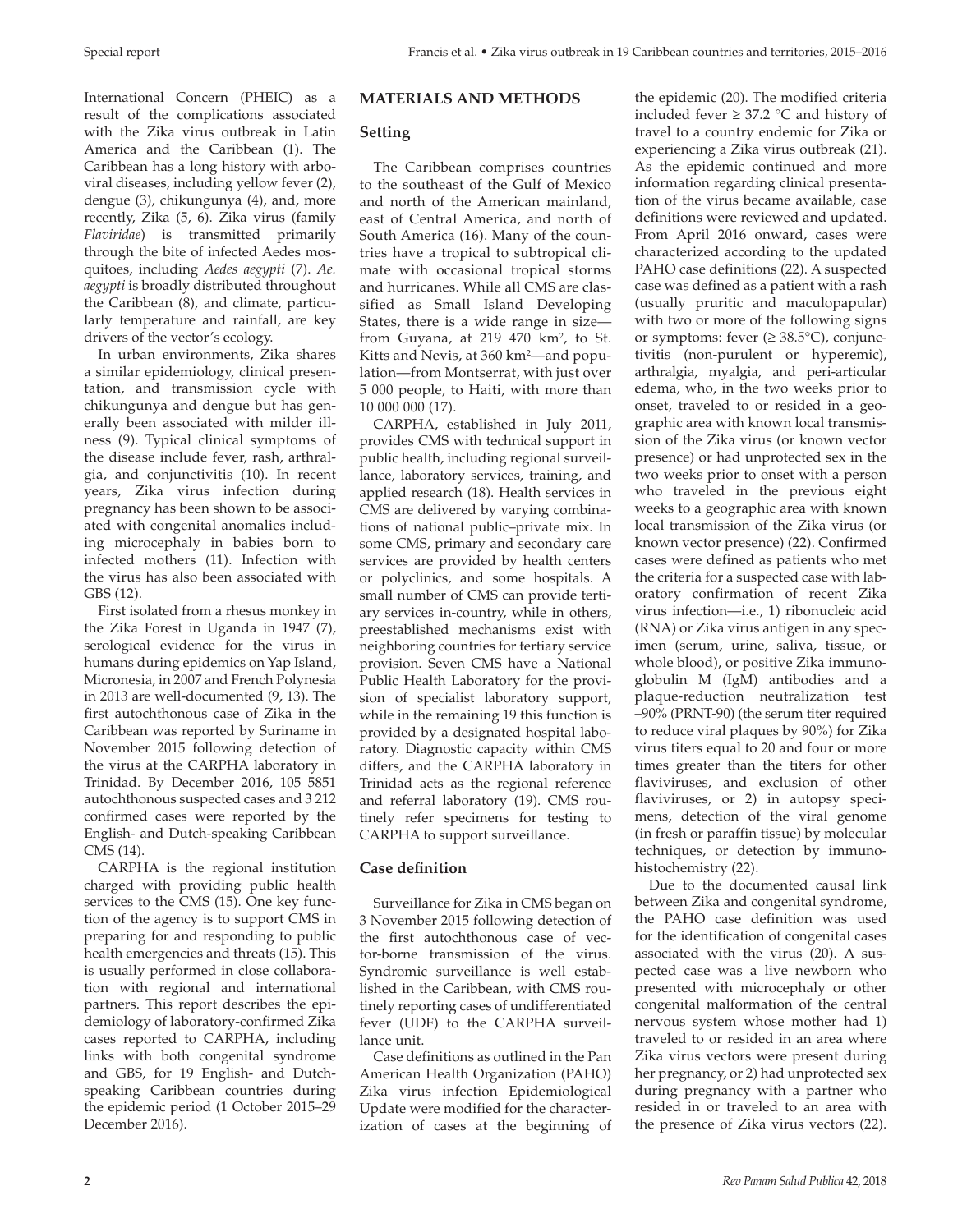A confirmed case of congenital syndrome associated with Zika virus was defined as a live newborn who met the criteria for a suspected case of congenital syndrome associated with Zika virus, and had a specimen with laboratory detection of Zika virus, with or without detection of other pathogens (22). The data on Zika virus and congenital syndrome were extracted from country and regional reports and are presented below, along with data on GBS, a disease outcome that has also been linked with the virus.

## **Sample collection and laboratory analysis**

Serum samples from CMS were shipped to the CARPHA–Trinidad laboratory for testing. CMS routinely sent specimens for testing during the outbreak, with the exception of Jamaica and Suriname. These two CMS sent samples to confirm their first cases, as well as a few others; after that, in-country testing was developed with support from CARPHA and PAHO. Samples from Sint Maarten were sent to the Analytisch Diagnostisch Centrum N.V. in Curaçao for testing.

Serum samples from patients in the acute phase of illness were tested using a fluorescent, probe-based, Trioplex realtime reverse transcription–polymerase chain reaction (RT-PCR) assay (TaqMan®, Applied Biosystems, Waltham, MA, USA) developed by the U.S. Centers for Disease Control and Prevention (CDC) for use in detecting chikungunya, dengue, and Zika, in accordance with the PAHO algorithm for detection of Zika virus (23). An RT-PCR assay was used for detection of Zika virus in samples collected within 1–5 days of onset of illness. Samples taken ≥ 6 days after onset of illness were tested for Zika virus by either RT-PCR or PRNT-90, and by IgM ELISA (Focus Diagnostics Inc., Cypress, CA, USA) for dengue and chikungunya virus. Immunoglobulin G (IgG) testing was not performed. Date of specimen collection was used as a proxy in instances where the date of onset of illness was not provided. Laboratory confirmation for all cases was performed until autochthonous transmission was established within individual CMS. Subsequently, laboratory confirmation was performed on samples from highrisk patients (people < 5 years old and  $\ge$  65 years old, hospitalized patients, pregnant women, patients with comorbidities, fatal cases, and suspected cases from new geographic areas).

#### **Data capture and analysis**

In December 2015, a Zika database was developed using Microsoft Excel (Microsoft, Redmond, WA, USA) to capture information on specimens submitted to the CARPHA–Trinidad laboratory for Zika testing. Data were uploaded weekly from the CARPHA– Trinidad Laboratory Information System to the Zika database. The General Health Care Section of the Department of Collective Prevention Services at the Ministry of Public Health, Social Development and Labour (*Ministerie van Volksgezondheid, Sociale Ontwikkeling en Arbeid Zaken*, VSA) in Philipsburg, Sint Maarten, submitted a line listing of Zika cases to the CARPHA surveillance unit for inclusion in the Zika database. Data validation was done in collaboration with CMS as necessary. Statistical analyses were performed using Microsoft Excel and Stata version 12 software (StataCorp, College Station, TX, USA). Fisher's exact test was used to compare differences in proportions of reported clinical symptoms by age groups and sex;  $P$  values  $< 0.05$  were considered statistically significant. Identifying variables were excluded from the dataset that was used for analysis.

## **RESULTS**

#### **Trends over time**

During the epidemic period, 1 October 2015 to 29 December 2016, a total of 5 614 cases from 19 CMS were tested for arboviral pathogens. Of these, 1 447 cases tested positive for Zika virus. While Zika virus was the arboviral pathogen targeted for detection, chikungunya and dengue were also confirmed, at much lower levels (Figure 1). Cases of chikungunya and dengue represented < 1% of all cases tested. There were no patients with evidence of coinfection with dengue or chikungunya.

The first four laboratory-confirmed cases of Zika were reported by Suriname, with reported onset of illness in October 2015. No significant increase in the UDF syndrome was reported by Suriname during September 2015; however, an increase in reported cases was observed from epidemiological week (EW) 44 (beginning 1 November 2015).

The virus spread rapidly to other CMS, and subsequent cases from the Englishand Dutch-speaking Caribbean were confirmed, with reported onset of illness in January 2016. There was a sustained increase in reported cases, which peaked in August 2016. A sharp reduction in cases occurred in September–December 2016.

#### **Laboratory results**

During the review period, there was an overall Zika test positivity of 25.8%.





*Source:* CARPHA laboratory and surveillance data 2015**–**2016.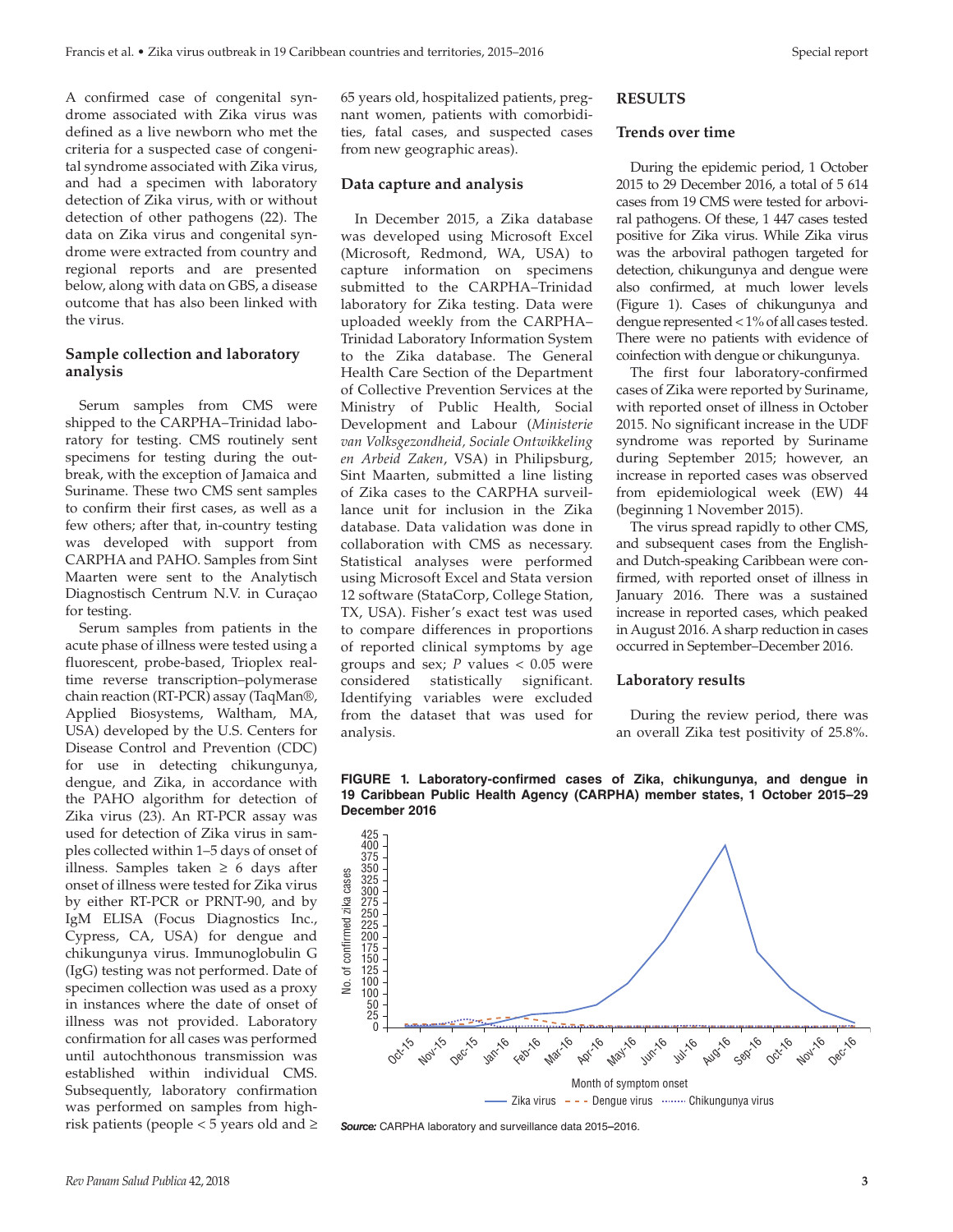A total of 1 301 of the 1 447 specimens that tested positive for Zika virus were confirmed by RT-PCR only. There was some variation across countries in sample selection for testing, and the proportion of patients who tested positive for Zika ranged from 4.0%–38.1%. Approximately 50.0% of positive cases were from Trinidad and Tobago (Table 1).

## **Case characteristics**

Of the 1 447 confirmed cases, 1 200 (83.0%) were female, of which 614 (51.0%) were pregnant. The age of cases ranged from 5 days to 90 years (median, 30 years); 59% were 20–39 years old (Table 2).

## **Clinical characteristics**

The symptoms most commonly reported by all cases were rash (87.0%), fever (63.0%), and arthralgia (60.0%). Conjunctivitis was reported by 33.0% of cases. Other symptoms included headache, chills, and myalgia.

There was a statistically significant difference in the proportion of males who

## **Hospitalizations and deaths**

(Table 3).

No Zika-related hospitalizations were reported; however, Suriname reported four deaths associated with the virus during the review period (14). It is unknown whether these cases had preexisting comorbidities prior to infection with the virus.

and myalgia when compared to children

#### **Reported disease outcomes**

Four confirmed cases of congenital syndrome associated with Zika virus infection were reported from three countries during the period: two in Suriname and one each in Grenada and Trinidad and Tobago. A total of 121 cases of GBS were reported from 10 countries, with 13 reported cases laboratory-confirmed for Zika virus (Table 4).

## **Public health response**

During the pre-epidemic period, CARPHA activated its Incident Management Team and issued a news release (24). CMS were encouraged to enhance surveillance and vector control activities and to provide local physicians with materials to assist them with recognizing the classic symptoms of Zika. Key partners such as the Caribbean Tourism Organization, the Caribbean Hotel and Tourism Association, PAHO, and the CDC were contacted to apprise them of the situation and to coordinate support to CMS.

Early in the epidemic, CMS developed guidelines for the clinical management of patients accessing health care. Insecticide-treated bed nets were distributed to hospitals and other health care settings for use by infected patients. As the epidemic progressed, patients were encouraged to use mosquito repellent

#### **TABLE 2. Characteristics of laboratoryconfirmed Zika cases in 19 Caribbean Public Health Agency (CARPHA) member states, 1 October 2015–29 December 2016**

Characteristics Confirmed cases (*n* = 1 447)

Yes 614 (51.0) Unknown 10 (1.0)

Male 237 (16.0) Female 1 200 (83.0)

All patients 30 (15) Pregnant women 28 (9) Children<sup>b</sup> 7.5 (8)

 $0-4$  55 (4.0) 5–9 48 (3.0) 10–14 44 (3.0) 15–19 66 (5.0) 20–24 188 (13.0) 25–29 264 (18.0) 30–34 248 (17.0) 35–39 156 (11.0) 40–44 93 (6.0) 45–49 54 (4.0) 50–54 59 (4.0) 55–59 33 (2.0) 60–64 24 (2.0)

Sex (%)

Pregnant (%)

Median age, years (IQR<sup>a</sup>)

Age group, years (%)

#### **TABLE 1. Laboratory-confirmed Zika cases in 19 Caribbean Public Health Agency (CARPHA) member states, 1 October 2015–29 December 2016**

| Country                         | Total cases for which<br>samples were tested | Zika-positive cases | Test positivity (%) |  |  |
|---------------------------------|----------------------------------------------|---------------------|---------------------|--|--|
| Anguilla                        | 60                                           | 20                  | 33.3                |  |  |
| Antigua & Barbuda               | 123                                          | 24                  | 19.5                |  |  |
| <b>Bahamas</b>                  | 99                                           | 9                   | 9.1                 |  |  |
| <b>Barbados</b>                 | 130                                          | 40                  | 30.8                |  |  |
| <b>Belize</b>                   | 392                                          | 61                  | 15.6                |  |  |
| <b>British Virgin Islands</b>   | 180                                          | 17                  | 9.4                 |  |  |
| Cayman Islands                  | 213                                          | 28                  | 13.2                |  |  |
| Dominica                        | 381                                          | 78                  | 20.5                |  |  |
| Grenada                         | 179                                          | 43                  | 24.0                |  |  |
| Guyana                          | 198                                          | 42                  | 21.2                |  |  |
| Jamaica <sup>a</sup>            | 223                                          | 9                   | 4.0                 |  |  |
| Montserrat                      | 31                                           | 5                   | 16.1                |  |  |
| Saint Lucia                     | 192                                          | 52                  | 27.1                |  |  |
| Sint Maarten <sup>b</sup>       | 383                                          | 146                 | 38.1                |  |  |
| St. Kitts & Nevis               | 210                                          | 39                  | 18.6                |  |  |
| St. Vincent & the<br>Grenadines | 302                                          | 83                  | 27.5                |  |  |
| Suriname <sup>a</sup>           | 33                                           | 6                   | 18.0                |  |  |
| Trinidad & Tobago               | 2 1 5 0                                      | 721                 | 33.5                |  |  |
| Turks & Caicos Islands          | 154                                          | 24                  | 15.6                |  |  |
| Total                           | 5614                                         | 1 4 4 7             | 25.8                |  |  |

*Source:* CARPHA laboratory and surveillance data 2015–2016.

a Only some specimens were referred to the CARPHA laboratory for testing. Testing was also performed in-country, but

these results were not available to the CARPHA surveillance unit for inclusion at the time of these analyses.

b Data submitted to CARPHA surveillance unit.

 $\geq 65$  115 (8.0) *Source:* CARPHA laboratory and surveillance data 2015–2016.

a IQR: interquartile range.

**b** 16 years or younger.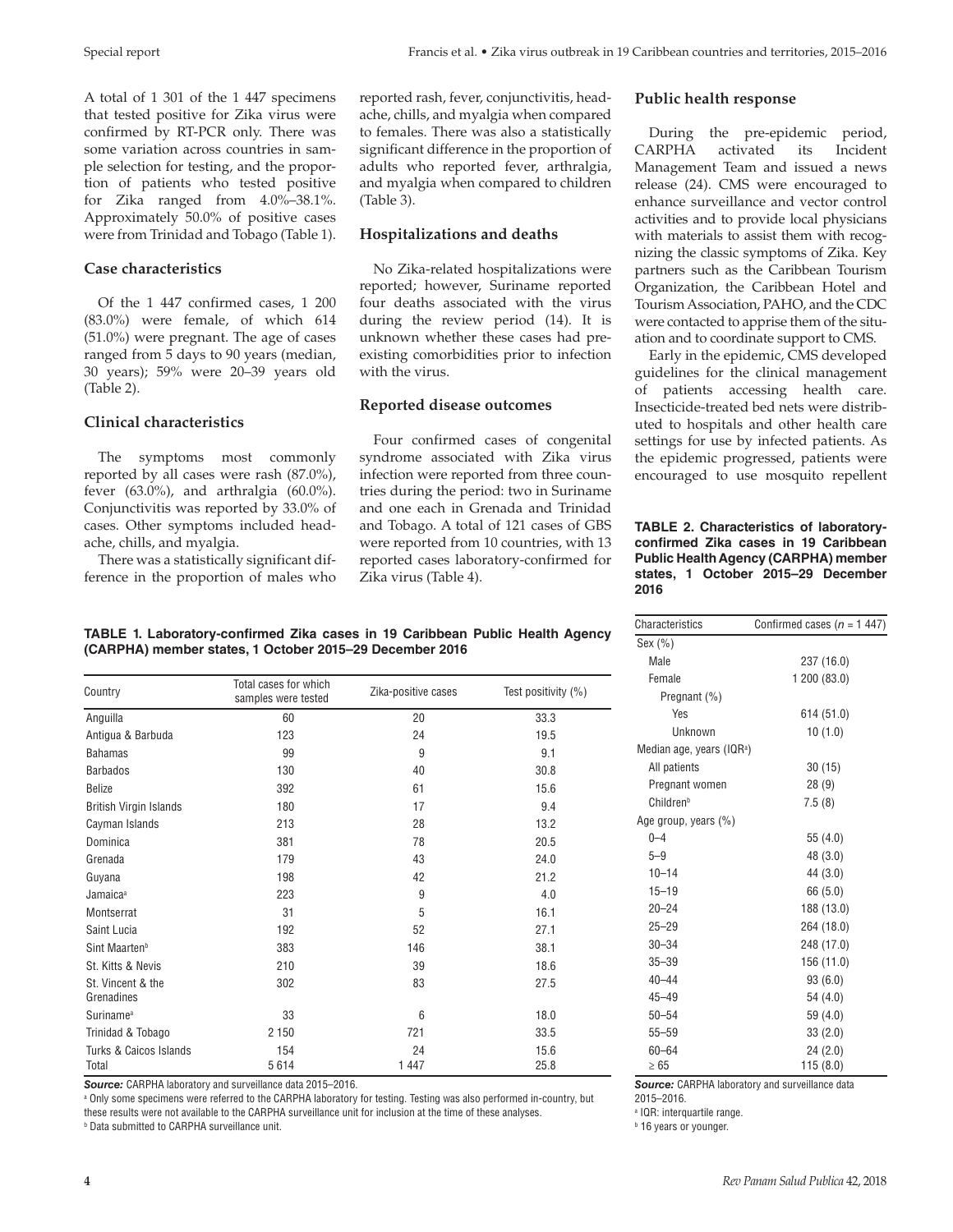#### **TABLE 3. Clinical manifestation of Zika in laboratory-confirmed cases in 19 Caribbean Public Health Agency (CARPHA) member states, 1 October 2015–29 December 2016**

| Clinical manifestation | All cases<br>447)<br>(n = 1 |      | Adults<br>289)<br>$(n = 1)$ |      | Children <sup>a</sup><br>$(n = 158)$ |                 | Male<br>$(n = 237)$ |               | Female<br>1200<br>$(n = 1)$ |                   | Pregnant women<br>$(n = 614)$ |               |
|------------------------|-----------------------------|------|-----------------------------|------|--------------------------------------|-----------------|---------------------|---------------|-----------------------------|-------------------|-------------------------------|---------------|
|                        | No.                         | $\%$ | No.                         | $\%$ | No.                                  | $\%$            | No.                 | $\frac{0}{0}$ | No.                         | $\%$              | No.                           | $\frac{0}{0}$ |
| Rash                   | 255                         | 87.0 | 111                         | 86.0 | 144                                  | 91              | 191                 | 81.0          | 055                         | 89.0 <sup>b</sup> | 560                           | 91.0          |
| Fever                  | 913                         | 63.0 | 791                         | 61.0 | 122                                  | 77 <sup>b</sup> | 202                 | 86.0          | 707                         | 59.0 <sup>b</sup> | 330                           | 54.0          |
| Arthralgia             | 874                         | 60.0 | 809                         | 63.0 | 65                                   | 41 <sup>b</sup> | 152                 | 64.0          | 717                         | 60.0              | 341                           | 56.0          |
| Conjunctivitis         | 476                         | 33.0 | 431                         | 33.0 | 45                                   | 28              | 94                  | 40.0          | 377                         | 31.0 <sup>b</sup> | 169                           | 28.0          |
| Headache               | 200                         | 14.0 | 176                         | 14.0 | 24                                   | 15              | 53                  | 22.0          | 147                         | 12.0 <sup>b</sup> | 46                            | 7.0           |
| Chills                 | 171                         | 12.0 | 158                         | 12.0 | 13                                   | 8               | 43                  | 18.0          | 128                         | 11.0 <sup>b</sup> | 52                            | 8.0           |
| Myalgia                | 147                         | 10.0 | 138                         | 11.0 | 9                                    | 6 <sup>b</sup>  | 38                  | 16.0          | 108                         | 9.0 <sup>b</sup>  | 26                            | 4.0           |

*Source:* CARPHA laboratory and surveillance data 2015–2016.

a 16 years or younger.

**b**  $P < 0.05$  for Fisher's exact test.

#### **TABLE 4. Congenital syndrome and Guillain–Barré syndrome (GBS) associated with Zika virus infection in 19 Caribbean Public Health Agency (CARPHA) member states, 1 October 2015–29 December 2016**

| Country                      | Number of pregnant women<br>tested for Zika virus | Confirmed congenital syndrome<br>Reported cases of GBS<br>associated with Zika virus<br>infection <sup>a</sup> |          | Cases of GBS laboratory-<br>confirmed for Zika |  |
|------------------------------|---------------------------------------------------|----------------------------------------------------------------------------------------------------------------|----------|------------------------------------------------|--|
| Anguilla                     |                                                   |                                                                                                                | $\Omega$ | U                                              |  |
| Antigua & Barbuda            | 13                                                |                                                                                                                |          |                                                |  |
| <b>Bahamas</b>               | 2                                                 |                                                                                                                |          |                                                |  |
| <b>Barbados</b>              | 32                                                |                                                                                                                |          |                                                |  |
| Belize                       | 13                                                |                                                                                                                |          |                                                |  |
| British Virgin Islands       |                                                   |                                                                                                                |          |                                                |  |
| Cayman Islands               |                                                   |                                                                                                                |          |                                                |  |
| Dominica                     |                                                   |                                                                                                                |          |                                                |  |
| Grenada                      |                                                   |                                                                                                                | 10       |                                                |  |
| Guyana                       |                                                   |                                                                                                                | 13       |                                                |  |
| Jamaica                      |                                                   |                                                                                                                | 30       |                                                |  |
| Montserrat                   |                                                   |                                                                                                                |          |                                                |  |
| Saint Lucia                  | 37                                                |                                                                                                                |          |                                                |  |
| Sint Maarten                 |                                                   |                                                                                                                |          |                                                |  |
| St. Kitts & Nevis            |                                                   |                                                                                                                |          |                                                |  |
| St. Vincent & the Grenadines | 20                                                |                                                                                                                |          |                                                |  |
| Suriname                     | 0                                                 |                                                                                                                | 15       |                                                |  |
| Trinidad & Tobago            | 459                                               |                                                                                                                | 33       |                                                |  |
| Turks & Caicos Islands       |                                                   |                                                                                                                |          |                                                |  |
| Total                        | 614                                               |                                                                                                                | 121      | 13                                             |  |

*Source:* CARPHA laboratory and surveillance data 2015–2016.

a (14).

and to self-quarantine to minimize spread to other family members and the community. Island-wide public awareness campaigns targeting both residents and visitors were carried out, with a focus on densely populated areas; activities included posting flyers and banners and disseminating public service announcements. Vector control measures were stepped up in all CMS in communities, schools, health facilities, and hotels. Surveillance for acute flaccid paralysis

(AFP), a regional syndrome routinely used for the early detection of poliovirus, was used to detect cases of GBS associated with the Zika virus.

In the post-epidemic period, several workshops and meetings, including lessons on identifying the virus, were held in collaboration with partner agencies. Some CMS developed 1) support packages (counseling and social protection) for families caring for children with microcephaly and other congenital

anomalies, and 2) structured assessment protocols for monitoring child growth and development.

## **DISCUSSION**

During the epidemic period, 1 October 2015–29 December 2016, 5 614 cases from 19 CMS were tested for arboviral pathogens. Approximately 40% of specimens received at CARPHA–Trinidad were from Trinidad and Tobago. This can be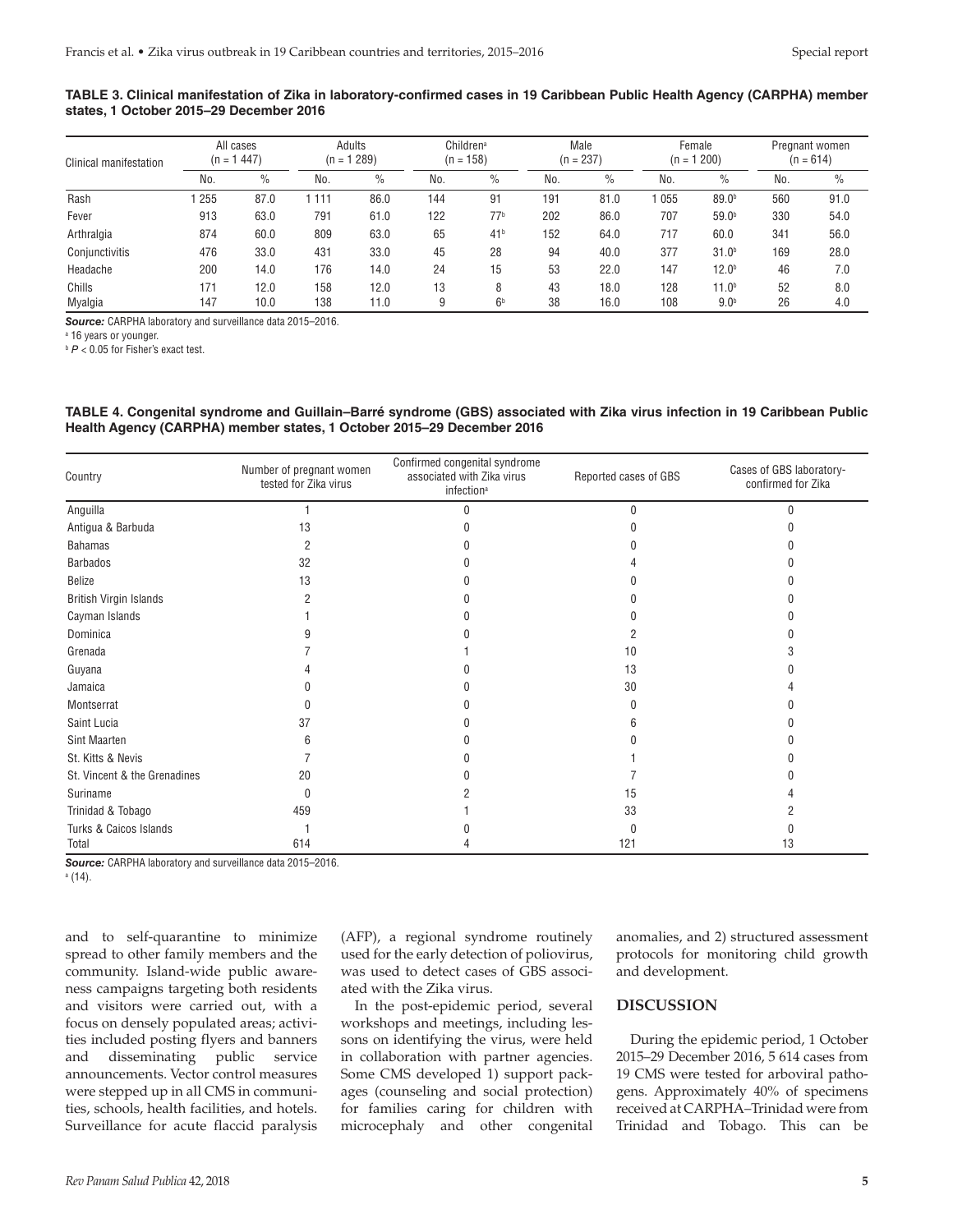explained by the close proximity of Trinidad's Public Health Laboratory to CARPHA–Trinidad. Of the 5 614 cases, 1 447 tested positive for Zika virus. The majority of confirmed cases were female (83%), and approximately 50% of the women were pregnant. This was expected, as pregnant women were one of the high-risk groups preferentially sampled, due to the association of congenital syndrome with Zika virus infection. Although no CMS reported sexually transmitted Zika cases, transmission of the virus via sex is plausible. Zika cases occurred in all age groups, but the age group most frequently tested was 20–39 years, similar to the outbreaks in Yap Island, Micronesia, and Salvador, Brazil (9, 25). This age group included women of child-bearing age, suggesting both shortand long-term economic effects from the disease, and a possible increased burden on health and social systems, due to complications arising from Zika infection during pregnancy. Of the 614 pregnant women tested for Zika virus, four cases of confirmed congenital syndrome associated with Zika virus infection were reported during the period (14), similar to reports from Brazil and French Polynesia (26, 27). There was some difficulty in obtaining data on the expected and observed cases of congenital anomalies in CMS. While some CMS followed the cohort of pregnant women who reported Zika-like symptoms during pregnancy, and evaluated the fetus during pregnancy and after birth, the extent and duration of subsequent postnatal follow-up is unknown and requires further research.

Peak cases were observed in August after the start of the rainy season (usually July–December). This temporal trend was similarly observed in Yap Island, French Polynesia, and Rio de Janeiro, Brazil (9, 14, 28). During the 2013–2014 chikungunya epidemic in some CMS, chikungunya cases demonstrated a similar trend, with peak cases during August–September 2014.<sup>a</sup> Recent work conducted by Mordecai et al. suggests that Zika virus transmission by *Ae. aegypti* and *Ae. albopictus* can occur between 18° C and 34° C, with transmission peak at 26° C–29° C (29). The tropical-to-subtropical conditions experienced in the Caribbean suggest temperature and climate may contribute

to arboviral transmission. Increased rainfall contributes to increased breeding sites and thus increased mosquito populations.

Surveillance for Zika was implemented relatively quickly in CMS, following previous experience from the 2013–2014 chikungunya epidemic. Suriname was the first CMS to report autochthonous Zika transmission, in October 2015; after this, surveillance was enhanced in all CMS. No significant rise in reported cases of UDF was noted in Suriname's national surveillance data during September 2015. Retrospective investigation showed that Suriname's first four autochthonous Zika cases experienced onset of symptoms the week beginning 4 October 2015 (EW 40). These four cases did not have a history of recent travel from Suriname, were not related to each other, and did not reside in the same place. After confirmation of the initial cases, a significant increase in UDF was observed in Suriname's national surveillance in both the under- and over-5–year age groups. A similar trend was observed in a few other countries and was likely due to enhanced surveillance activities, public health messages about the disease, and presentation of persons with more severe symptoms for health care services.

As testing to detect the virus in mosquitoes was not performed, it is difficult to determine with certainty the mosquito species that contributed to virus transmission. The ubiquitous nature of *Ae. aegypti* and documented evidence that this species is a vector of dengue, chikungunya, and other arboviruses in the Caribbean suggests *Ae. aegypti* could have been a vector of Zika virus during the epidemic (30–32).

Detection of Zika virus RNA in serum of acutely ill patients in the absence of other arboviruses provided evidence that the epidemic was caused by Zika virus. While dengue is endemic, and the chikungunya virus was introduced during the 2013–2014 chikungunya epidemic, none of the patients tested yielded concurrent positive tests for the presence of dengue or chikungunya virus. Low laboratory detection of dengue and chikungunya virus during the review period was likely due to the fact that the Zika epidemic began soon after the chikungunya epidemic, so although chikungunya transmission was likely low, a few cases were still occurring.

Genotypic sequencing determined that the strain circulating in the region was the Asian strain, which is closely related to the strain that circulated in French Polynesia in 2013 (26). Clinical signs and symptoms of Zika virus infection were consistent with those described by both the French Caribbean and Brazil, with rash being the most prominent symptom reported by patients (5, 28). There were no reported hospitalizations attributed to the virus during the review period; however, Suriname reported four deaths attributed to the virus (14). It is unknown whether these cases had preexisting comorbidities prior to infection with the virus.

Surveillance for GBS related to Zika infection differed across the CMS, with some countries using the AFP syndrome as a criterion for detection of GBS cases related to Zika infection. During the period, a total of 121 GBS cases were reported from 10 CMS, with 13 GBS cases laboratory-confirmed for Zika virus. There was some difficulty in obtaining data on the expected and observed cases of GBS in CMS. Data reported by Suriname showed a 400% increase in the incidence of GBS during the weeks of Zika virus transmission compared to pre-Zika baseline incidence (33). This evidence indirectly supports the association between Zika virus and GBS.

A number of strategies were implemented during the Zika epidemic, including public awareness campaigns and vector control measures (application of larvicides and fogging).

# **Limitations**

This work has some limitations. First, cross-reactivity can occur in flavivirus serological assays. Therefore, prior to serological testing, samples from suspected Zika cases were screened for Zika virus using molecular testing (RT-PCR) (23). The authors believe that molecular testing for the virus in serum collected 1–5 days after onset of illness yielded acceptable results due to the high specificity and sensitivity of the RT-PCR technique used (100% and 95% respectively) (23). Second, while the overall Zika test positivity rate was estimated at 25.8%, individual CMS positivity rates during the epidemic ranged from < 10% to 38%. Differences in positivity rates across CMS can be

<sup>a</sup> Caribbean Public Health Agency. Chikungunya in CARPHA member states, 2013–2014. Unpublished internal report; 2016.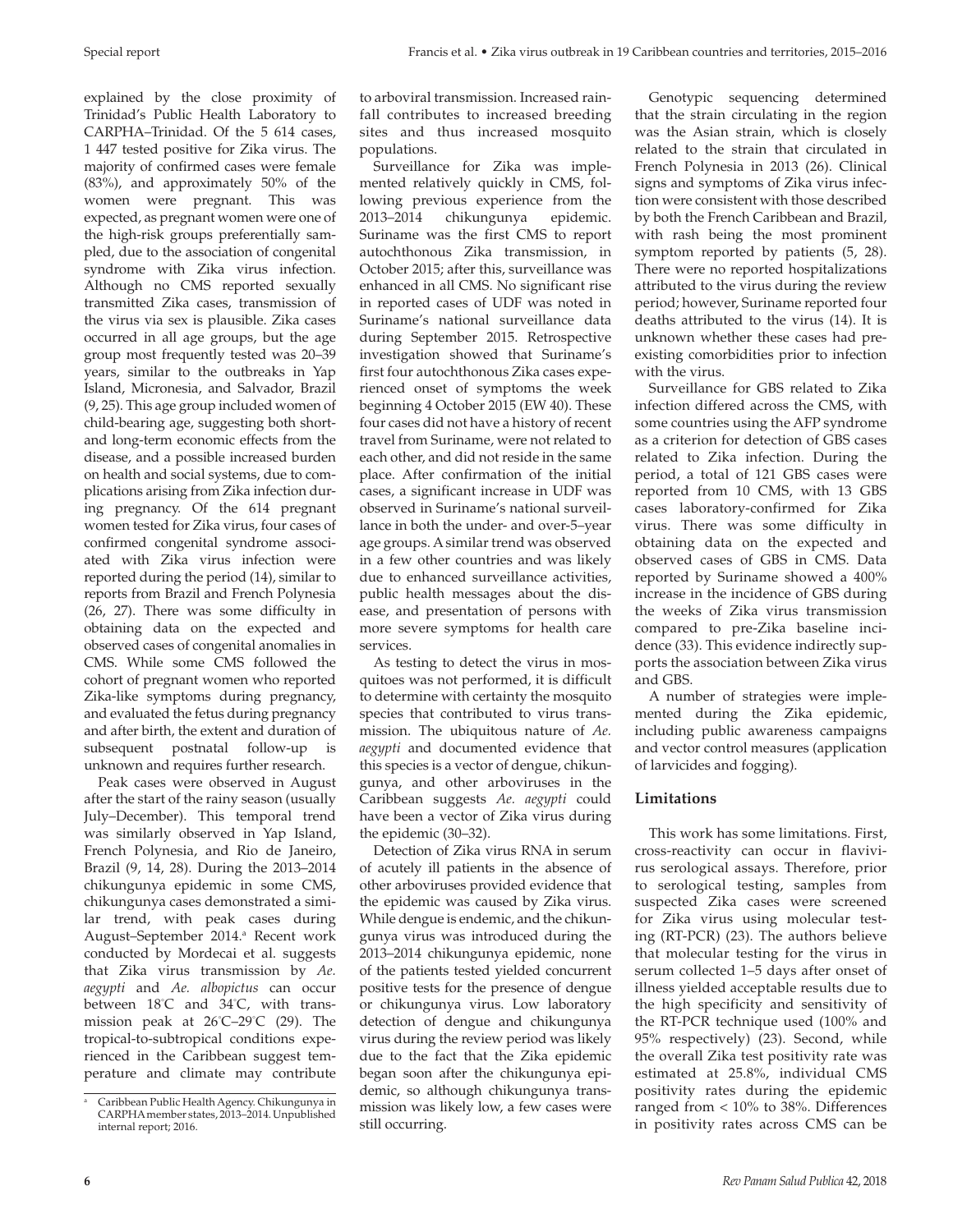explained by several factors, including physician difficulty in identifying Zika cases, given the clinical manifestation of the disease common to other arboviral infections; selective sampling of cases for testing, with a bias toward high-risk patients as the epidemic progressed; and possible degradation of the virus in serum samples during storage and transport, if appropriate conditions were not maintained. Finally, attack rates were not calculated and compared across countries because some of the reported rates were suspected to be inaccurate. Potential reasons for unreliable rate estimates include differing sample selection methods utilized within individual CMS and, as 80% of cases are believed to be asymptomatic (9), the likelihood that mild or asymptomatic cases were missed.

- 1. World Health Organization. WHO statement on the first meeting of the International Health Regulations (2005) Emergency Committee on Zika virus and observed increase in neurological disorders and neonatal malformations [Internet]. Geneva: WHO; 2016. Available from: [http://www.who.int/news-room/](http://www.who.int/news-room/detail/01-02-2016-who-statement-on-the-first-meeting-of-the-international-health-regulations-(2005)-(ihr-2005)-emergency-committee-on-zika-virus-and-observed-increase-in-neurological-disorders-and-neonatal-malformations) [detail/01-02-2016-who-statement-on-the](http://www.who.int/news-room/detail/01-02-2016-who-statement-on-the-first-meeting-of-the-international-health-regulations-(2005)-(ihr-2005)-emergency-committee-on-zika-virus-and-observed-increase-in-neurological-disorders-and-neonatal-malformations)[first-meeting-of-the-international-health](http://www.who.int/news-room/detail/01-02-2016-who-statement-on-the-first-meeting-of-the-international-health-regulations-(2005)-(ihr-2005)-emergency-committee-on-zika-virus-and-observed-increase-in-neurological-disorders-and-neonatal-malformations)[regulations-\(2005\)-\(ihr-2005\)-emergency](http://www.who.int/news-room/detail/01-02-2016-who-statement-on-the-first-meeting-of-the-international-health-regulations-(2005)-(ihr-2005)-emergency-committee-on-zika-virus-and-observed-increase-in-neurological-disorders-and-neonatal-malformations)[committee-on-zika-virus-and-observed](http://www.who.int/news-room/detail/01-02-2016-who-statement-on-the-first-meeting-of-the-international-health-regulations-(2005)-(ihr-2005)-emergency-committee-on-zika-virus-and-observed-increase-in-neurological-disorders-and-neonatal-malformations)[increase-in-neurological-disorders-and](http://www.who.int/news-room/detail/01-02-2016-who-statement-on-the-first-meeting-of-the-international-health-regulations-(2005)-(ihr-2005)-emergency-committee-on-zika-virus-and-observed-increase-in-neurological-disorders-and-neonatal-malformations)[neonatal-malformations](http://www.who.int/news-room/detail/01-02-2016-who-statement-on-the-first-meeting-of-the-international-health-regulations-(2005)-(ihr-2005)-emergency-committee-on-zika-virus-and-observed-increase-in-neurological-disorders-and-neonatal-malformations) Accessed on 21 January 2018.
- 2. Soper FL. Yellow fever in the Caribbean. Bol Oficina Sanit Panam. 1952;32(3):197– 205. PMID: 14904527.
- 3. Brathwaite DO, San Martín JL, Montoya RH, del Diego J, Zambrano B, Dayan GH. The history of dengue outbreaks in the Americas. Am J Trop Med Hyg. 2012;87(4):584–93. doi: 10.4269/ ajtmh.2012.11-0770.
- 4. Olowokure B, Francis L, Polson-Edwards K, Nasci R, Quénel P, Aldighieri S, et al. The Caribbean response to Chikungunya. Lancet Infect Dis. 2014;14(11):1039–40. doi: 10.1016/S1473-3099(14)70948-X.
- 5. Daudens-Vaysse E, Ledrans M, Gay N, Ardillon V, Cassadou S, Najioullah F, et al. Zika emergence in the French Territories of America and description of first confirmed cases of Zika virus infection on Martinique, November 2015 to February 2016. Euro Surveill. 2016;21(28):pii=30285. doi: 10.2807/1560- 7917.ES.2016.21.28.30285.
- 6. Dirlikov E, Ryff KR, Torres-Aponte J, Thomas DL, Perez-Padilla J, Munoz-Jordan J, et al. Update: ongoing Zika virus transmission—Puerto Rico, November 1, 2015–April 14, 2016. MMWR Morb

## **Conclusions**

The emergence and spread of Zika, a reemerging pathogen with the potential to become epidemic, was plausible due to the high volume of intra-regional and international travel, the ubiquitous nature of the *Ae. aegypti* vector, and a presumed Zika-naïve population. The epidemic highlights the need for continued vigilance and investment in surveillance systems and innovative prevention and control strategies.

**Acknowledgments.** The authors thank the Ministry of Health staff in CARPHA Member States, for their arduous work during the Zika epidemic; the wider CARPHA staff, for their assistance in the delivery of technical support; and colleagues and partners in the offices of

#### **REFERENCES**

Mortal Wkly Rep. 2016;65(17):451–5. doi: 10.15585/mmwr.mm6517e2.

- 7. Marchette NJ, Garcia R, Rudnick A. Isolation of Zika virus from Aedes aegypti mosquitoes in Malaysia. Am J Trop Med Hyg. 1969;18(3):411–5. PMID: 4976739.
- 8. Chadee DD, Ward RA, Novak RJ. Natural habitats of Aedes aegypti in the Caribbean—a review. J Am Mosq Control Assoc. 1998;14(1):5–11. PMID: 9599318.
- 9. Duffy MR, Chen TH, Hancock WT, Powers AM, Kool JL, Lanciotti RS, et al. Zika virus outbreak on Yap Island, Federated States of Micronesia. N Engl J Med. 2009;360(24):2536–43. doi: 10.1056/ NEIMoa0805715.
- 10. Plourde AR, Bloch EM. A literature review of Zika virus. Emerg Infect Dis. 2016;22(7):1185–92. doi: 10.3201/ eid2207.151990.
- 11. Rasmussen SA, Jamieson DJ, Honein MA, Peterson LR. Zika virus and birth defects—reviewing the evidence for causality. N Engl J Med. 2016;374(20):1981–7. doi: 10.1056/NEJMsr1604338.
- 12. Cao-Lormeau VM, Blake A, Mons S, Lastère S, Roche C, Vanhomwegen J, et al. Guillain-Barré syndrome outbreak associated with Zika virus infection in French Polynesia: a case-control study. Lancet. 2016;387(10027):1531–9. doi: 10.1016/ S0140-6736(16)00562-6.
- 13. Cao-Lormeau V, Roche C, Teissier A, Robin E, Berry AL, Mallet HP, et al. 2014. Zika virus, French Polynesia, South Pacific, 2013. Emerg Infect Dis. 2014;20(6):1084–6. doi: 10.3201/eid2006.140138.
- 14. Pan American Health Organization. Zika cases and congenital syndrome associated with Zika virus reported by countries and territories in the Americas, 2015–2016: cumulative cases as of 29 December 2016. Washington: PAHO; 2016. Available

the Pan American Health Organization (PAHO), the Caribbean Tourism Organization (CTO), the Caribbean Hotel and Tourism Association (CHTA), and other public health organizations. The authors also thank the former director of CARPHA's Surveillance, Disease Prevention and Control Division, Babatunde Olowokure, for technical guidance and support in the development of this manuscript.

#### **Conflicts of interest.** None.

**Disclaimer.** Authors hold sole responsibility for the views expressed in the manuscript, which may not necessarily reflect the opinion or policy of the *RPSP/ PAJPH* or the Pan American Health Organization (PAHO).

from: [http://www.paho.org/hq/index.](http://www.paho.org/hq/index.php?option=com_docman&task=doc_view&Itemid=270&gid=37582&lang=en) [php?option=com\\_docman&task=doc\\_](http://www.paho.org/hq/index.php?option=com_docman&task=doc_view&Itemid=270&gid=37582&lang=en) [view&Itemid=270&gid=37582&lang=en](http://www.paho.org/hq/index.php?option=com_docman&task=doc_view&Itemid=270&gid=37582&lang=en)

- 15. Caribbean Public Health Agency. About the Caribbean Public Health Agency (CARPHA) [Internet]. Port of Spain: CARPHA; 2018. Available from: [http://](http://carpha.org/About) [carpha.org/About](http://carpha.org/About) Accessed on 10 January 2018.
- 16. Caribbean Community. Member States and Associate Members [Internet]. Georgetown (Guyana): CARICOM; 2018. Available from: [http://caricom.org/](http://caricom.org/about-caricom/who-we-are/our-governance/members-and-associate-members/) [about-caricom/who-we-are/our-gover](http://caricom.org/about-caricom/who-we-are/our-governance/members-and-associate-members/)[nance/members-and-associate-members/](http://caricom.org/about-caricom/who-we-are/our-governance/members-and-associate-members/) Accessed on 10 January 2018.
- 17. Pan American Health Organization. Health in the Americas+, 2017 edition. Summary: regional outlook and country profiles. Washington: PAHO; 2017. Available from: [http://iris.paho.org/](http://iris.paho.org/xmlui/handle/123456789/34321) [xmlui/handle/123456789/34321](http://iris.paho.org/xmlui/handle/123456789/34321)
- 18. Caribbean Community. Agreement establishing the Caribbean Public Health Agency (CARPHA). Georgetown (Guyana): CARICOM; 2011. Available from: [http://carpha.org/Portals/0/](http://carpha.org/Portals/0/docs/CARPHA_IGA.pdf) [docs/CARPHA\\_IGA.pdf](http://carpha.org/Portals/0/docs/CARPHA_IGA.pdf)
- 19. Caribbean Public Health Agency. What we do: laboratory service and networks [Internet]. Port of Spain: CARPHA; 2018.<br>Available from: http://carpha.org/ from: [http://carpha.org/](http://carpha.org/What-We-Do/Laboratory-Services-and-Networks) [What-We-Do/Laboratory-Services-and-](http://carpha.org/What-We-Do/Laboratory-Services-and-Networks)[Networks](http://carpha.org/What-We-Do/Laboratory-Services-and-Networks) Accessed on 10 January 2018.
- 20. Pan American Health Organization. Zika virus infection. Epidemiological Update. 16 Oct 2015. Washington: PAHO; 2015. Available from: [https://www.paho.org/](https://www.paho.org/hq/dmdocuments/2016/2015-oct-16-cha-zika-virus-epi-update.pdf) [hq/dmdocuments/2016/2015-oct-16-cha](https://www.paho.org/hq/dmdocuments/2016/2015-oct-16-cha-zika-virus-epi-update.pdf)[zika-virus-epi-update.pdf](https://www.paho.org/hq/dmdocuments/2016/2015-oct-16-cha-zika-virus-epi-update.pdf)
- 21. Caribbean Public Health Agency. CARPHA Zika update. 27 Nov 2015. Port of Spain: CARPHA; 2015.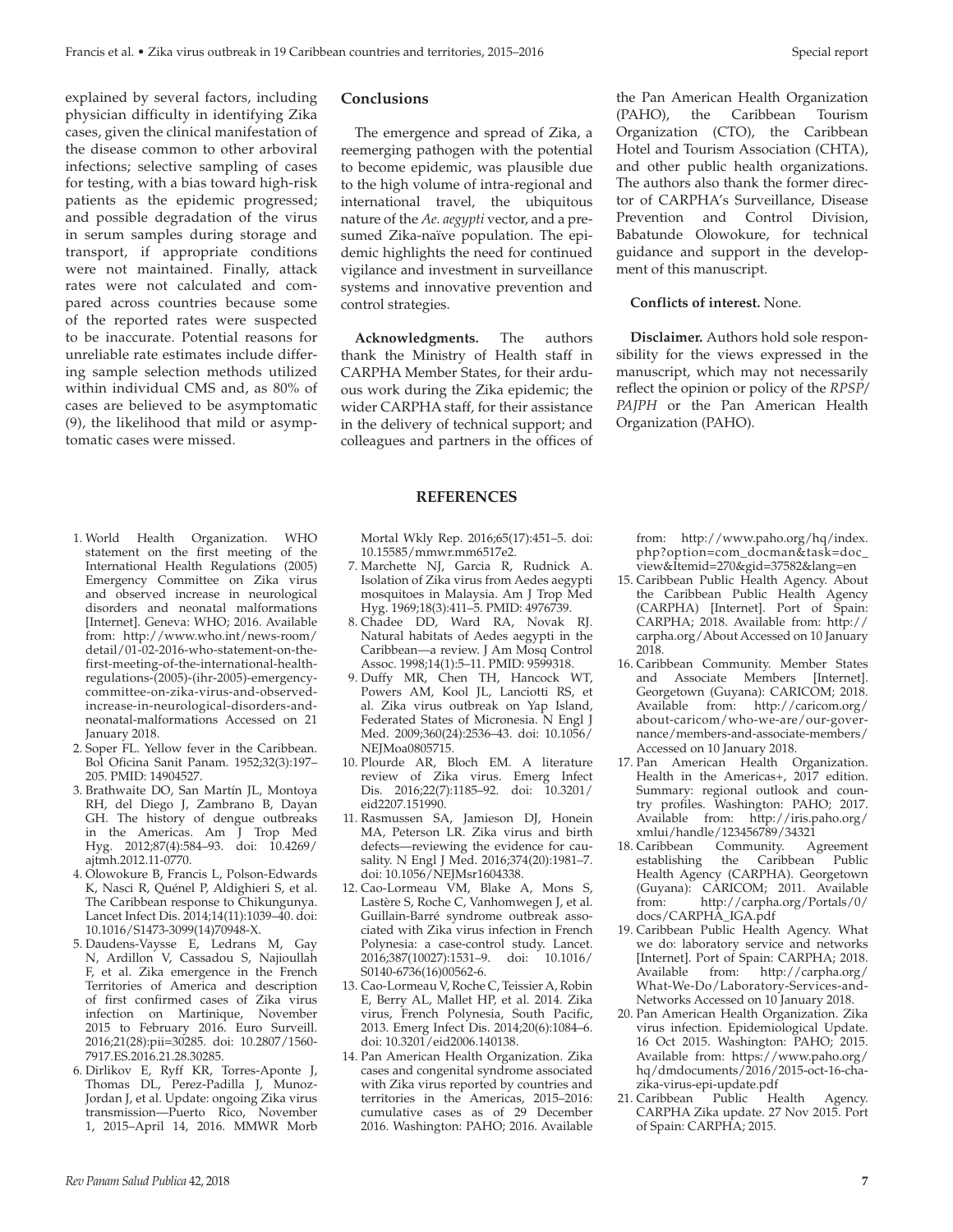- 22. Pan American Health Organization. Zika resources: case definitions [Internet]. Washington: PAHO; 2016. Available from: [http://www.paho.org/hq/index.](http://www.paho.org/hq/index.php?option=com_content&view=article&id=11117:2015-zika-case-definitions-&Itemid=41532&lang=en) [php?option=com\\_content&view=article&](http://www.paho.org/hq/index.php?option=com_content&view=article&id=11117:2015-zika-case-definitions-&Itemid=41532&lang=en) [id=11117:2015-zika-case-definitions-&](http://www.paho.org/hq/index.php?option=com_content&view=article&id=11117:2015-zika-case-definitions-&Itemid=41532&lang=en) [Itemid=41532&lang=en](http://www.paho.org/hq/index.php?option=com_content&view=article&id=11117:2015-zika-case-definitions-&Itemid=41532&lang=en) Accessed on 31 May 2017.
- 23. Pan American Health Organization. Algorithm for detecting Zika virus (ZIKV) [Internet]. Washington: PAHO; 2015. Available from: [http://www.](http://www.paho.org/hq/index.php?option=com_docman&task=doc_view&gid=30176&Itemid=270) [paho.org/hq/index.php?option=com\\_](http://www.paho.org/hq/index.php?option=com_docman&task=doc_view&gid=30176&Itemid=270) [docman&task=doc\\_view&gid=](http://www.paho.org/hq/index.php?option=com_docman&task=doc_view&gid=30176&Itemid=270) [30176&Itemid=270](http://www.paho.org/hq/index.php?option=com_docman&task=doc_view&gid=30176&Itemid=270) Accessed on 31 May 2017.
- 24. Caribbean Public Health Agency. Zika virus reaches the Caribbean community [news release]. 12 Nov 2015. Port of Spain: CARPHA; 2015. Available from: [http://carpha.org/Portals/0/articles/](http://carpha.org/Portals/0/articles/documents/Media%20Release_Zika%20virus.pdf) [documents/Media%20Release\\_Zika%20](http://carpha.org/Portals/0/articles/documents/Media%20Release_Zika%20virus.pdf) [virus.pdf](http://carpha.org/Portals/0/articles/documents/Media%20Release_Zika%20virus.pdf)
- 25. Fine P, Eames K, Heymann DL. "Herd immunity": a rough guide. Clin Infect Dis. 2011;52(7):911–6. doi: 10.1093/cid/cir007.
- 26. Cauchemez S, Besnard M, Bompard P, Dub T, Guillemette-Artur P, Eyrolle-Guignot

D, et al. Association between Zika virus and microcephaly in French Polynesia, 2013–15: a retrospective study. Lancet. 2016;387(10033):2125–32. doi: 10.1016/ S0140-6736(16)00651-6.

- 27. de Araújo TVB, Rodrigues LC, de Alencar Ximenes RA, de Barros Miranda-Filho D, Montarroyos UR, de Melo APL, et al. Association between Zika virus infection and microcephaly in Brazil, January to May, 2016: preliminary report of a case-control study. Lancet Infect Dis. 2016;16(12):1356–63. doi: 10.1016/ S1473-3099(16)30318-8.
- 28. Ioos S, Mallet HP, Leparc Goffart I, Gauthier V, Cardoso T, Herida M. Zika virus epidemiology and recent epidemics. Med Mal Infect. 2014;44(7):302–7. doi: 10.1016/j.medmal.2014.04.008.
- 29. Mordecai EA, Cohen JM, Evans MV, Gudapati P, Johnson LR, Lippi CA, et al. Detecting the impact of temperature on transmission of Zika, dengue, and chikungunya using mechanistic models. PLoS Negl Trop Dis. 2017;11(4):e0005568. doi: 10.1371/journal.pntd.0005568.
- 30. Brasil P, Calvet GA, Siqueira AM, Wakimoto M, Carvalho de Sequeira P,

Nobre A, et al. Zika virus outbreak in Rio de Janeiro, Brazil: clinical characterization, epidemiological and virological aspects. PLoS Negl Trop Dis. 2016;10(4):e0004636. doi: 10.1371/journal.pntd.0004636.

- 31. Marchette NJ, Garcia R, Rudnick A. Isolation of zika virus from Aedes aegypti mosquitoes in Malaysia. Am J Trop Med Hyg. 1969;18(3):411–5. PMID: 4976739.
- 32. Boorman JP, Porterfield JS. A simple technique for infection of mosquitoes with viruses; transmission of Zika virus. Trans R Soc Trop Med Hyg. 1956;50(3):238–42. PMID: 13337908.
- 33. Dos Santos T, Rodgriguez A, Almiron M, Sanhueza A, Ramon P, de Oliveira WK, et al. Zika virus and the Guillain–Barré Syndrome—case series from seven countries. N Engl J Med. 2016;375(16):1598–601. doi: 10.1056/NEJMc1609015.

Manuscript submitted 26 February 2018. Revised version accepted for publication on 1 June 2018.

# **RESUMEN**

**Brote epidémico del virus del Zika en 19 países y territorios del Caribe de habla inglesa y holandesa en el período 2015–2016**

Tras la aparición del virus del Zika en Brasil en mayo del 2015, los países de habla inglesa y holandesa reforzaron la vigilancia de este virus. El primer caso autóctono de infección por el virus del Zika en el Caribe fue notificado por Suriname en noviembre del 2015 y desde entonces el virus se ha propagado rápidamente en toda el área. Los Estados Miembros del Organismo de Salud Pública del Caribe (CARPHA, por su sigla en inglés) notificaron casos presuntos de infección por el virus detectados clínicamente y entregaron al Organismo muestras de suero para que se llevaran a cabo las pruebas de laboratorio. Se consideró que un paciente era un caso confirmado si se detectaba el virus del Zika mediante la prueba serológica de la reacción en cadena de la polimerasa con retrotranscriptasa en tiempo real. Habida cuenta de la relación documentada entre 1) el virus del Zika y el síndrome congénito y 2) el virus del Zika y el síndrome de Guillain Barré, se buscaron datos sobre los resultados relativos a ambas enfermedades en los informes nacionales y regionales. En este informe especial se describen las características epidemiológicas de los casos de infección por el virus del Zika notificados al CARPHA, confirmados mediante pruebas de laboratorio, incluidos los vínculos con el síndrome congénito y el síndrome de Guillain Barré, en 19 países del Caribe de habla inglesa y holandesa en el período de la epidemia (del 1 de octubre del 2015 al 29 de diciembre del 2016).

**Palabras clave** Enfermedades transmisibles emergentes; epidemias; virus Zika; región del Caribe.